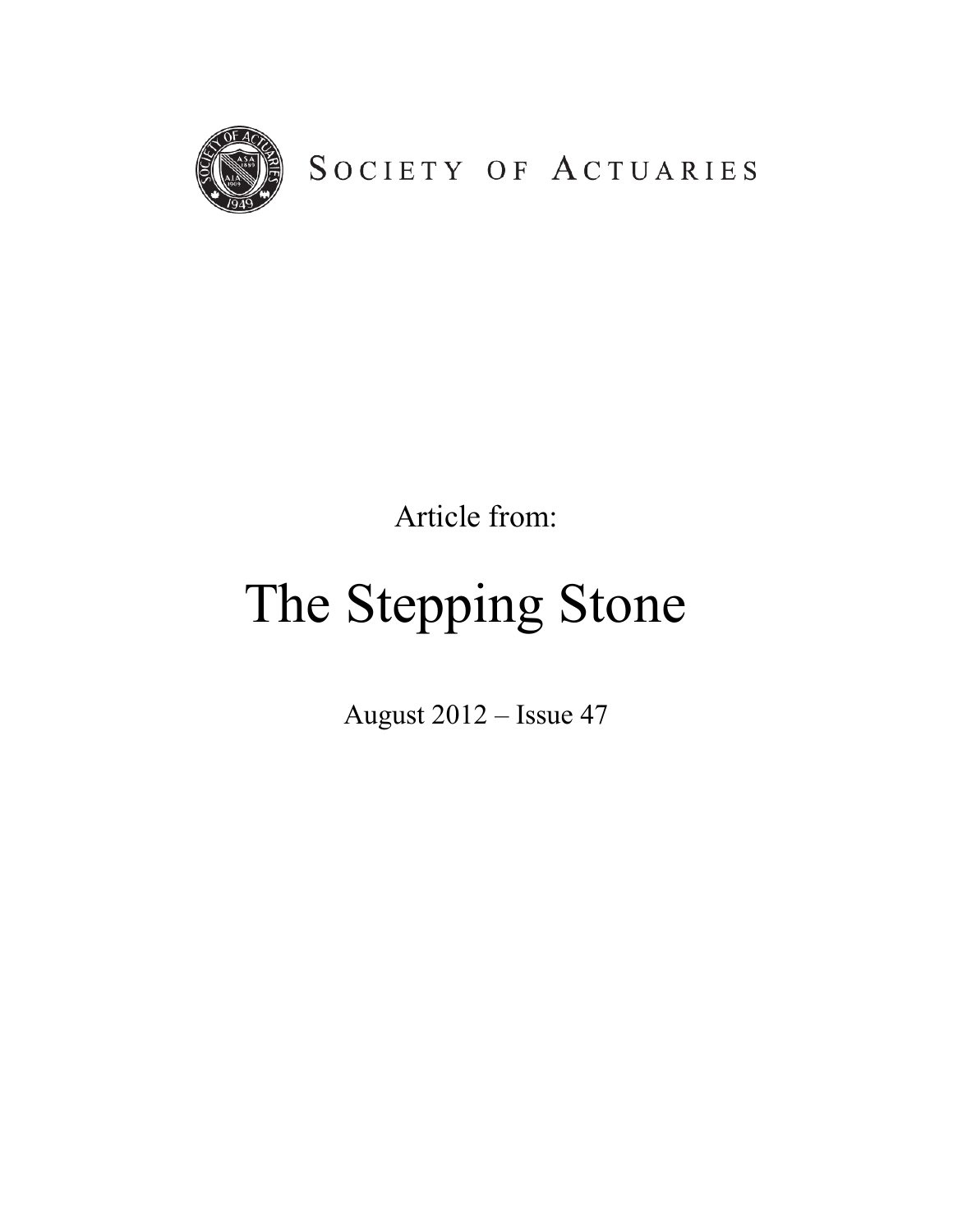Management & Personal Development

**SOCIETY OF ACTUARIES** Section

# the stepping

# CHAIRPERSON'S CORNER

- 3 Upcoming M&PD Sessions *by Olga Jacobs*
- BUSINESS MANAGEMENT
- Leadership Books: The Classics *by Mary Pat Campbell*

# CAREER DEVELOPMENT

- What's Your Superpower? *by John Hadley*
- 9 Reflections on an Overseas Assignment *by Allan Ryan*

# COMMUNICATION SKILLS

- 11 Do We All Really Need to be 'Sales People'? *by Wayne Bidelman*
- 14 Lessons from a Toothache: Part 3 *by David C. Miller*

# ETHICS

17 Ethical Decision-Making for Actuaries: Part 1 *by Frank Grossman*

# PEOPLE MANAGEMENT

- 23 Vulnerabilities of the Actuarial Leader: Part 1 *by Brian Pauley and Andrew Marley*
- 25 Book Review: Being Geek: The Software Developer's Career Handbook *by Mark Danburg-Wyld*

# PERSONAL DEVELOPMENT

- 26 Fiction and Football *by Jennifer Fleck*
- 27 You, Too, Can Be an Optimist *by Doreen Stern, Ph.D.*
- 30 Book Review: How to be a Finance Rock Star *by Meg Weber*
- 31 You Haven't Heard about the New Online SOA Directory? *by Kenneth Birk*

**Actuaries** 

Risk is Opportunity.®

# Leadership Books: The Classics

By Mary Pat Campbell

previously assessed<sup>1</sup> an early edition of Peter<br>Drucker's *The Effective Executive*. Although a<br>half-century-old, it has already proven lasting<br>welve If now editions of a business book are being previously assessed<sup>1</sup> an early edition of Peter Drucker's *The Effective Executive*. Although a value. If new editions of a business book are being produced (now in e-book format), it obviously has staying power over many other works that are on the best-seller lists one week, and then remaindered the next month. If a book has proven its worth by holding readers' attention for decades, how about works that have held sway for millennia?

I speak, of course, of the classics. And I'm referring to works from particular cultures and time periods – specifically, Greco-Roman literature spanning time from about 800 B.C. to 400 A.D. The time period is fairly long, but the most notable works were not distributed evenly in time. For example, an extremely fertile period for literary works came from the 5<sup>th</sup> century B.C. in Athens, which saw the likes of Pericles, Herodotus, Thucydides, Aeschylus, and Socrates. This century was bracketed by the Persian Wars and the Peloponnesian Wars, which first saw the Athenian rise to power … and just as quickly, its collapse. Similarly, during the reign of Augustus, the first of the Roman emperors, there was a flowering of Roman literature. Howdy!

One may wonder what the great works of literature from these time periods have to do with business, as many are focused on subjects such as war. But consider how Sun Tzu's *The Art of War* has been adapted to issues regarding business and management, strategy and tactics. Similarly, many of the great works coming from these times and places focused on leadership – what makes for great leaders, and what explains leadership failures.

I have picked three great works from this period to cover. To be sure, none of these are explicitly laid out similarly to Machiavelli's *The Prince* or Sun Tzu's work. It does require some reflection to derive any kind of general principles from these works. Most of the time, the actions of the particular leaders being profiled, or the actions they're taking, are put within the larger context of the situations in which they find themselves. Most of the time, we are given contrasting visions of leadership within the same work, such as the characterizations of Alcibiades and Nicias in Thucydides' account of the Sicilian Invasion by Athens. We are to come to our own conclusions on these men, given the actual results of their particular decisions.

CONTINUED ON PAGE 4

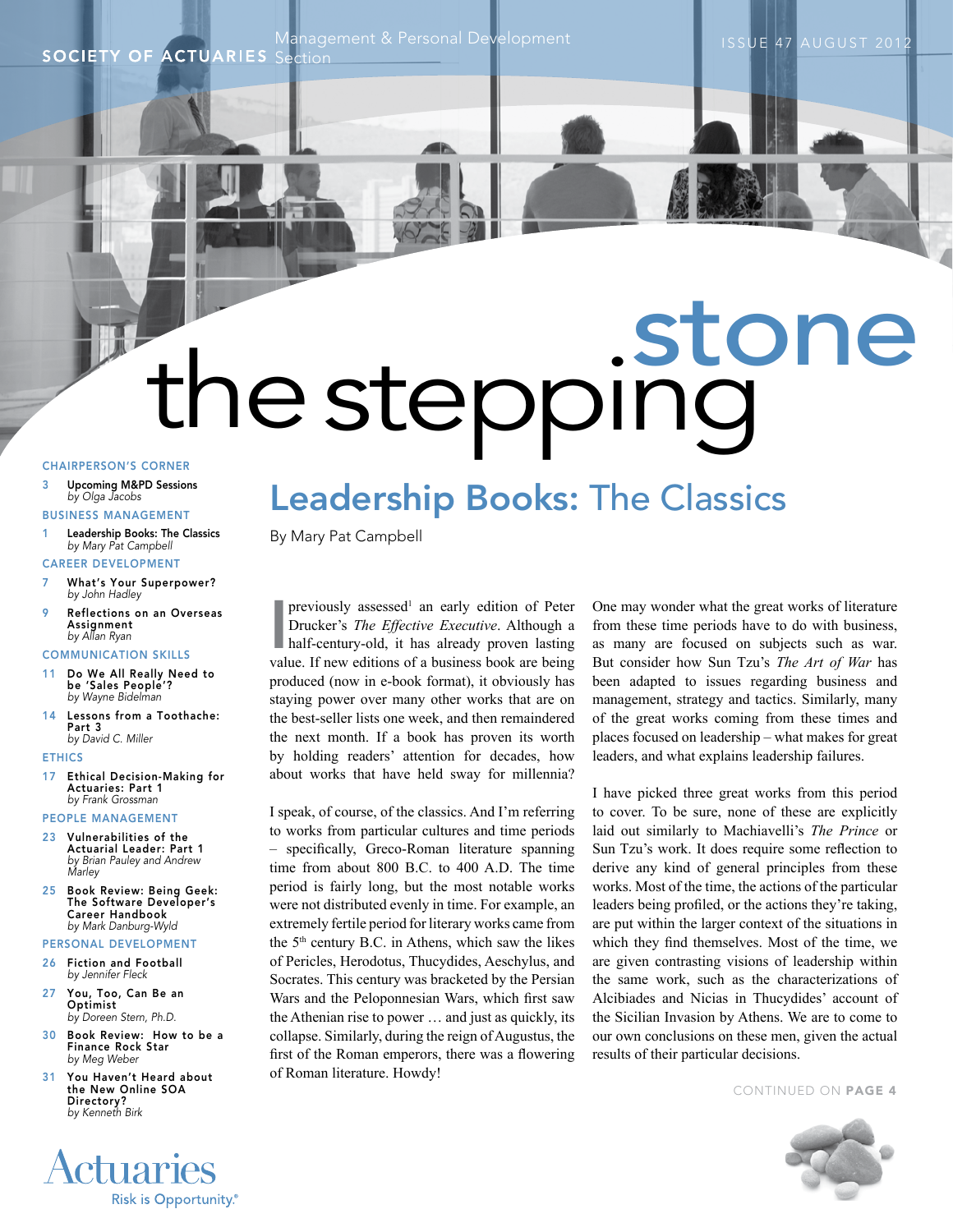

Mary Pat Campbell, FSA, MAAA, is VP, insurance research at Conning in Hartford, Conn. She can be reached at *marypat. campbell@gmail.com*

# Leadership Books | FROM PAGE 1

# *Why The Classics?*

As with the long-lasting Drucker books, these works have obviously proved their worth throughout the ages. While many great works perished in the burning of the Library at Alexandria, in addition to the general ravages of time on papyrus, those found the most valuable were the most widely and frequently copied. That which was uninteresting, uninstructive, useless, or dated disappeared over the centuries, helping to keep such persiflage off reading lists. However, there's more than just high quality that makes them valuable for studies of leadership. Two aspects jump out:

1. We know how things resolved (mostly)

One of the issues with books like *Good to Great* and *Built to Last* is that companies are being captured in media res. We may know the beginning and the progression of the story of these companies, but we don't know the conclusions. Some of the findings being drawn from these stories may simply be the pinnacle for these companies before their falls. As Herodotus put words in the mouth of the famous Athenian Solon: "Count no man happy until he is dead." Likewise, count no company successful until you have seen it run its course. We have seen fairly venerable companies collapse overnight due to fatal decisions.

With the leaders and societies being described in these classics, we know they are long gone. To be sure, they influenced many later societies, but neither Imperial Rome nor Hellenistic Greece remains. Some treat events contemporaneous with the writers, and some detail actions from centuries before. Either way, we can place these works in the larger timeline and see the extent to which achievement and failure is captured within them.

Of course, there are often disputes about the historicity of these works, and what really were driving causes. Why did the (Western) Roman Empire collapse, anyway?

# 2. We're not emotionally invested

Well, I assume this is the case. If you're one to start bar brawls over whether Julius Caesar was maliciously assassinated or whether it was a necessary action on the part of Brutus and others … this section is not about you.

The problem with many contemporary works on leadership, using modern examples, is that we may have various emotional responses to the people and companies involved. Yes, generally not to the level of bar brawls, but enough such that it clouds our abilities to assess the situation fairly.

I may not be able to be fairly critical of Steve Jobs, as the halo effect from all the fun I've had with Apple products since 1987 has made me far from impartial. Likewise, I may not be able to appreciate the finer points of Bill Gates as I recall the horror that was Vista.

But I have no particular emotional tie to people such as Themistocles, Pericles, Xerxes, Leonidas, Vespasian, Augustus and so forth. I can appreciate positive and negative accounts of each of these people. I am not wedded to a particular perspective with respect to them, so if I read an account that contradicts a prior view, I won't necessarily dismiss it out of hand because I want the result to be a certain way.

The distance in time and geography helps, which makes it a more abstract exercise.

Enough of why you should read these works. Let's consider what you should read.

# Leadership Profiles: Plutarch's *Lives of the Noble Greeks and Romans*

The easiest work to connect to leadership is Plutarch's *Lives of the Noble Greeks and Romans*. Written in the late 1st century A.D., Plutarch takes several famous Greeks and Romans and pairs them up, first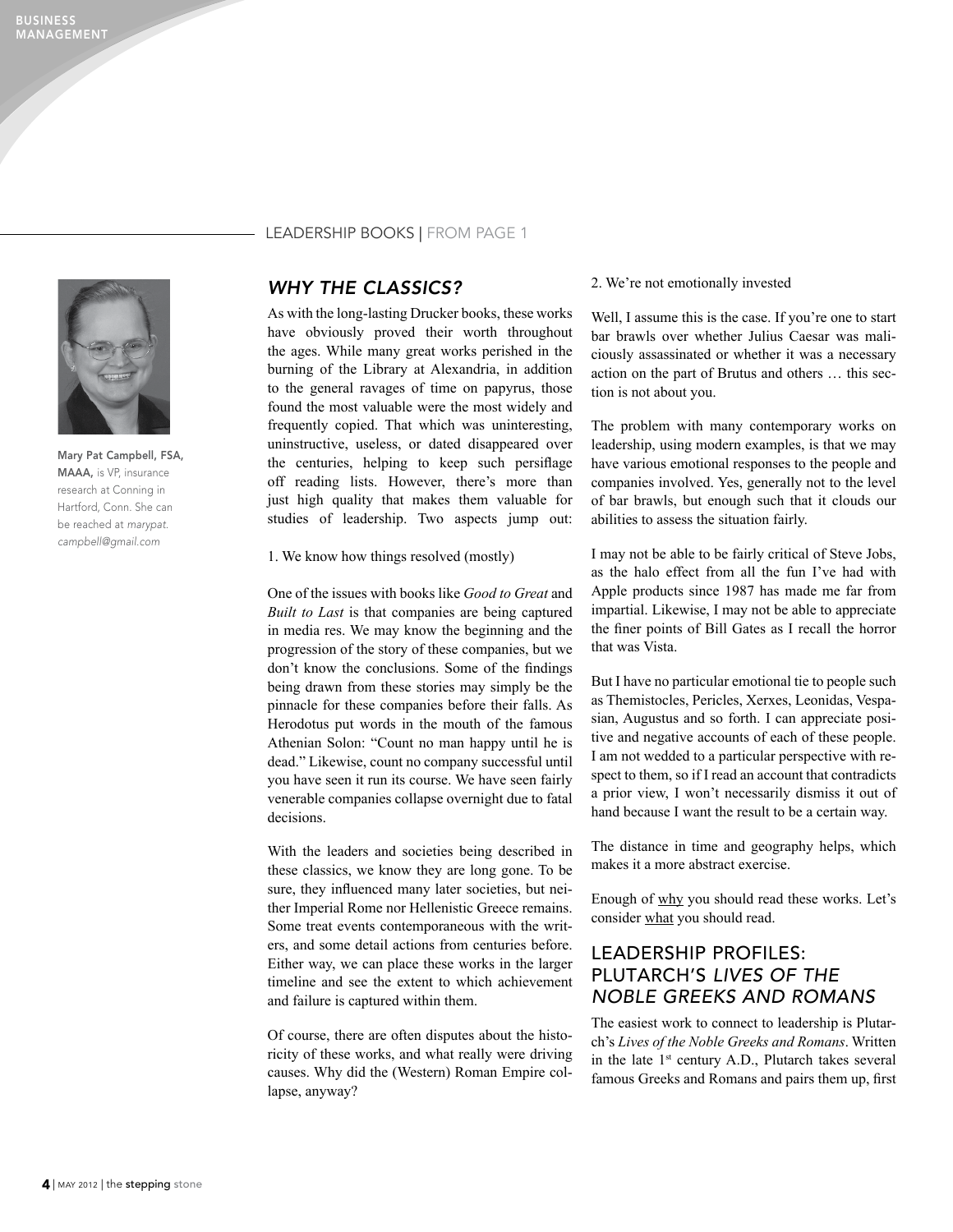BUSINESS MANAGEMENT

writing a profile of each man and then writing an analysis making a head-to-head comparison of the two for most pairings.

The pairings are not accidental – Plutarch attempts to pair each with someone of equal stature. For example, Alexander the Great is paired with Julius Caesar, both to represent great conquerors untimely cut down (in one case by disease, in the other, by assassins). The legendary founder of Rome, Romulus, is paired with the legendary founder of Athens, Theseus.

Let me pick a particular pairing to give you a flavor of Plutarch's work: the Athenian leader Themistocles and the Roman five-time dictator Camillus. Both men ended exiles from their homelands, but for different reasons, and before exiled were extremely effective commanders of their cities.

While Leonidas, the stalwart Spartan king who held the pass at Thermopylae, is the favorite with respect to Greek leaders of the Persian Wars and, most recently, of the movie *300,* let us remember that he died in his efforts. Valiantly, to be sure, and holding off the Persians as others prepared to deal with them, but ultimately Leonidas and his followers did not survive. They were not the ones who effectively ended the Persian threat against the Greek mainland. That was for the far-seeing Themistocles (who also always made sure to take care that he was protected in the event of failure).

First, there was the stroke of luck in a major silver strike for Athens. But more than that, rather than plowing that money into public buildings or a windfall for the citizenry, Themistocles convinced the citizens of Athens that money should be spent on building up a navy. This navy was crucial in the actual defeat of the Persians.

One of Themistocles' main issues in his piece of the Persian Wars, especially after Leonidas's defeat and the destruction of Athens by the Persians soon after, was keeping the ships of other Greek city-states with the Athenian fleet at Salamis. He used every

persuasive tool in his kit, including outright bribery, to keep everyone from leaving Attic Greece to the Persians and hiding out in the Peloponnese. He threatened that the Athenians themselves would take their massive fleet with them to start a New Athens somewhere else on the Mediterranean. He held the Greek forces together for a time, but he knew that the various admirals were restive, and could bolt at any moment.

He came up with a ruse, sending one of his most trustworthy servants to Xerxes. He sent the message to the Persian potentate that the Greeks were readying to flee, and that Xerxes should take advantage of the weakness by bottling up the Greeks and barring their escape. Love and kisses, Themistocles.

This ruse prevented the retreat of the allies, but also allowed Themistocles to take advantage of the geography. The Greek ships backed up, feigning retreat from the advancing Persian fleet, as a large crescent starting to envelop the Persian forces clustered in the middle. As the Greek ships almost backed up to the surrounding shore, the signal to attack went up. Due to the narrowness of the straits leading out to the open sea, the Persians couldn't flee effectively and had their own ships colliding with each other.

There was an absolute rout of the Persians that day. Themistocles wanted to chase the Persians and utterly destroy them, but even in war the Athenians were democratic and he was overruled. The other Greek leaders had no interest in bottling up Persians in the Greeks' backyard. They were very happy to see Xerxes and crew hightail it back to Persia. Themistocles, realizing an opportunity to make friends where others would not, sent another letter to Xerxes, this time claiming that he was the one to convince the Greeks to let the Persians go back home. "Don't forget who your friend is. Smooches, Themistocles."

This would come in awfully handy years later when Themistocles himself was booted from Athens with that peculiar Athenian institution of ostracism. Ostracism was a substantive process whereby those

Themistocles, realizing an opportunity to make friends where others would not, sent another letter to Xerxes, this time claiming that he was the one to convince the Greeks to let the Persians go back home.

CONTINUED ON PAGE 6